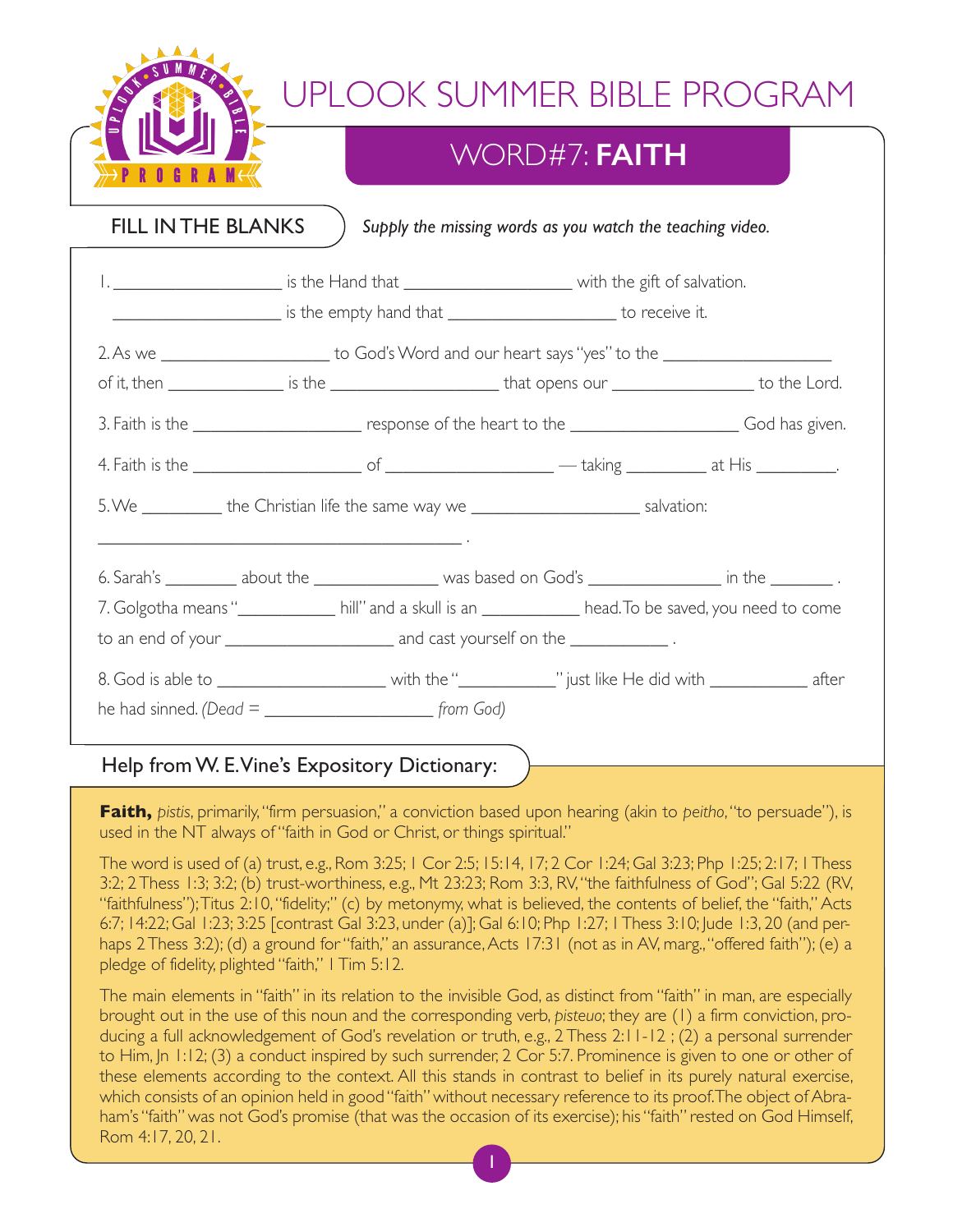

### WORD#7: **FAITH**

**FAITH** *(pistis)*: This can refer to the object of faith (in a person) as in Galatians 3:26, "For you are all the children of God by faith in Christ Jesus." Or it can refer to the act of believing, as in Romans 3:28, "Therefore we conclude that a man is justified by faith apart from the deeds of the law." Or it can refer to the content of belief, as in Paul's testimony,"…But they were hearing only,'He who formerly persecuted us now preaches the faith which he once tried to destroy'" (Gal 1:23).With reference to salvation, it involves all three and is the reasonable response of the heart to Christ in light of the evidence given by God. In the New Testament, both "faith" and "belief" are generally translations of this Greek word. Repentance and faith are linked in salvation: see Mk 1:15;Acts 20:21; Heb 6:1. The hearing of the Word and faith are also linked:Acts 6:7; Rom 10:8, 17; Heb 4:2.

### SOMEVERSES TO PONDER

### **Romans 10:4-13. Read carefully and answer the following questions:**

**In vv 4-5**, we read that the righteousness of the Law is based on what? \_\_\_\_\_\_\_\_\_\_\_\_\_\_\_\_\_\_\_\_\_\_\_\_\_\_\_\_\_\_

If so, how many in the human race (Christ excepted) will be able to be accepted by God as righteous?

**In vv 6-7,** Paul explains what was required to provide righteousness to sinners:

a) What was it?

b) What does he say we can do to make this happen?

**In vv 8-9,** Paul explains where the ability to believe resides. Where is it? \_\_\_\_\_\_\_\_\_\_\_\_\_\_\_\_\_\_\_\_\_\_\_\_\_\_\_\_\_\_\_\_\_\_ What are the two truths we are called on to believe?

Why is the resurrection essential for a person to believe if they are going to be saved? \_\_\_\_\_\_\_\_\_\_\_\_\_\_\_\_\_\_\_\_\_\_\_\_\_\_\_\_\_\_\_\_\_\_\_\_\_\_\_\_\_\_\_\_\_\_\_ Could a still-dead Savior save? \_\_\_\_\_\_\_\_\_\_\_\_\_\_

**In v 10,** we are told that belief occurs where? \_\_\_\_\_\_\_\_\_\_\_\_\_\_\_\_\_\_\_\_\_\_\_\_ How can confession with our mouths influence our salvation?

 $\_$  ,  $\_$  ,  $\_$  ,  $\_$  ,  $\_$  ,  $\_$  ,  $\_$  ,  $\_$  ,  $\_$  ,  $\_$  ,  $\_$  ,  $\_$  ,  $\_$  ,  $\_$  ,  $\_$  ,  $\_$  ,  $\_$  ,  $\_$  ,  $\_$  ,  $\_$  ,  $\_$  ,  $\_$  ,  $\_$  ,  $\_$  ,  $\_$  ,  $\_$  ,  $\_$  ,  $\_$  ,  $\_$  ,  $\_$  ,  $\_$  ,  $\_$  ,  $\_$  ,  $\_$  ,  $\_$  ,  $\_$  ,  $\_$  ,

| In vv $II-I3$ , are $v \perp I$ and $v \perp 3$ describing the same event? |     | How does Paul describe the |
|----------------------------------------------------------------------------|-----|----------------------------|
| person's action in these two verses?                                       | and |                            |

If so, how does this help us understand the two parts of v 9? Can we see that"believes on Him" and "call on the name of the Lord" are not really two separate acts but two sides to the same coin? In v 8, we are told that the word necessary to believe is already hardwired *"in your mouth AND in your heart."*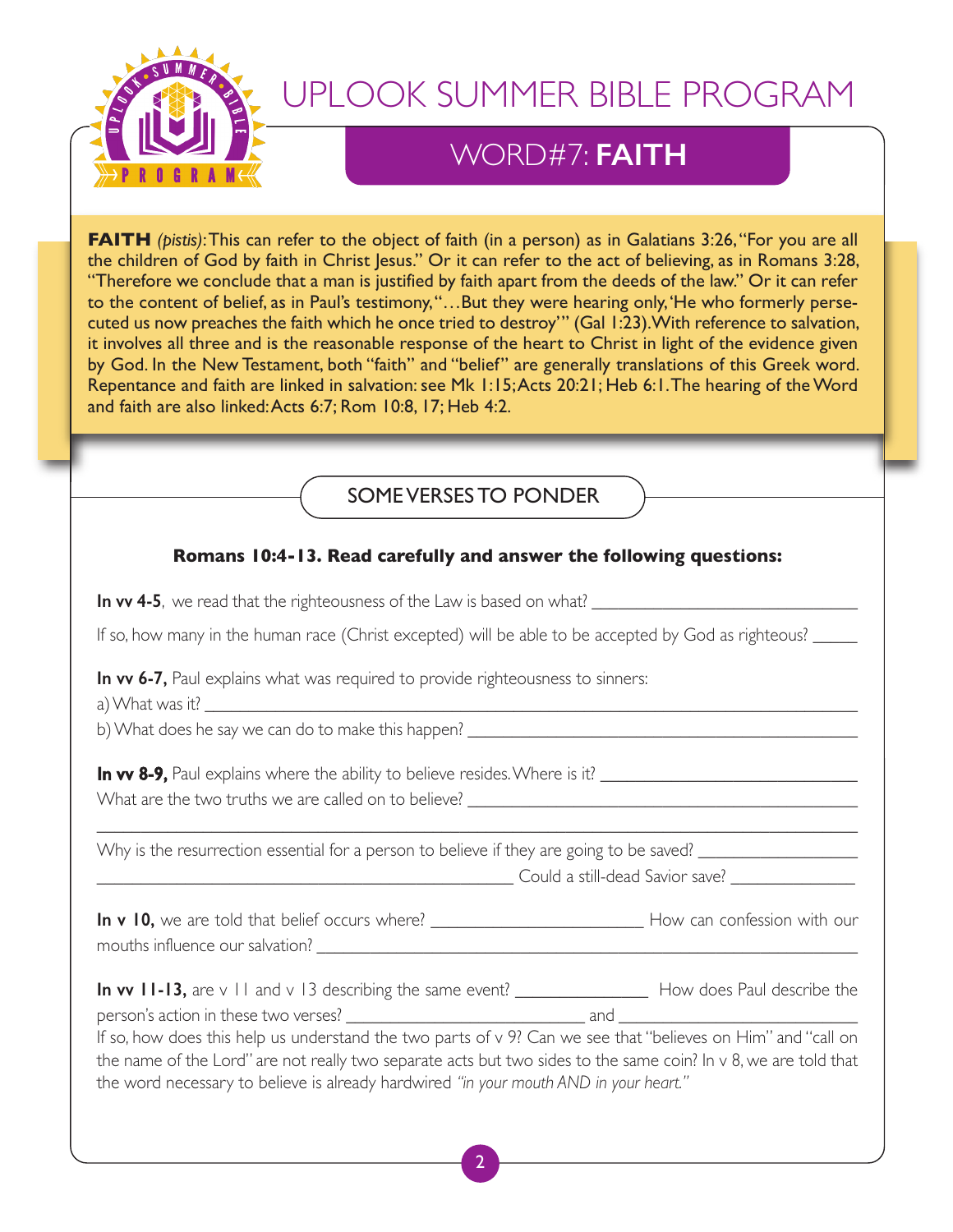

### WORD#7: **FAITH**

### SOME MOREVERSES TO PONDER

#### **Romans 12:3**

*"For by the grace given me I say to every one of you: Do not think of yourself more highly than you ought, but rather think of yourself with sober judgment, in accordance with the measure of faith God has given you."* It may at first seem that Rom 12:3 is teaching that God gives a certain amount of faith to each person. But let's take a closer look. The word "measure"is *metron* (from which we get our word "meter" and "metronome," etc.). It is not an amount but a way of measuring."The faith which was once for all delivered to the saints" (Jud 3) is the measuring stick by which everything is to be evaluated.

#### **Ephesians 2:8-9**

Here are some helpful comments:

If Paul wanted to refer to *pistis* ("faith"), he could have written the feminine *haute*, instead of the neuter *touto*, and his meaning would have been clear. Why would he change the gender if he wanted to refer to *pistis*? (see Eadie, *A commentary on the Greek text of the Epistle of Paul to the Ephesians*, 2d. ed. New York: Robert Carter and Brothers, 1861, p 155)

A neuter pronoun may also be used to refer to a phrase or summarize a thought.This seems to be the best solution in Ephesians 2:8. *Touto* refers back to the entire phrase *te gar chariti este sesosmenoi dia tes pisteos* ("for by grace you have been saved through faith").Therefore, the whole salvation experience, which occurs by means of the grace of God when a person believes, is what is referred to by *kai touto ouk ex hyman* ("and this not of yourselves").

This position is further supported by the parallelism between *ouk ex hymon* ("and this not of yourselves") in 2:8 and *ouk ex ergon* ("not of works") in 2:9. The latter phrase would not be meaningful if it referred to *pisteos* ("faith"). Instead, it clearly means that salvation is "not of works." Therefore, these two clauses refer back to the introductory clause of 2:8 and the entire salvation experience.

-Gregory P. Sapaugh "Is Faith a Gift? A Study of Ephesians 2:8" in *Journal of the Grace Evangelical Society,* Spring 1994,Vol 7 p 12. From: http://faithalone.org/journal/1994i/J12-94c.htm

### **SOME HELPFUL RESOURCES on EPHESIANS 2:8-9**

F. F. Bruce, *The Epistles to the Colossians, to Philemon, and to the Ephesians*,The New International Commentary on the NewTestament. Grand Rapids:William B. Eerdmans Publishing Company, 1984. p 290

John Calvin, *The Epistles of Paul the Apostle to the Galatians, Ephesians, Philippians, and Colossians*, trans. by T. H. L. Parker, ed. by DavidW.Torrance andThomas F.Torrance. Grand Rapids:Wm. B. Eerdmans Publishing Company, 1965, pp 144-45

Lewis Sperry Chafer, *Systematic Theology,* abridged ed., edited by John F. Walvoord. Wheaton: Victor Books, 1988), Vol 2 p 129

A.T. Robertson, *A Grammar of the Greek NewTestament in the Light of Historical Research*, 3d. ed.(Nashville: Broadman Press, 1934, pp 704, 1182

### **SOME UPLOOK RESOURCES ON FAITH**

**Make progress in faith:** http://www.uplook.org/2012/06/yourfaith-can-grow/

**Stories of practical faith:** http://www.uplook.org/2005/05/audacious-faith/

**Faith in Hebrews 11:** http://www.uplook.org/2000/06/thesuperiority-of-faith/



Catch up on previous lessons at: *www.uplook.org/sum mer-bible-program/*